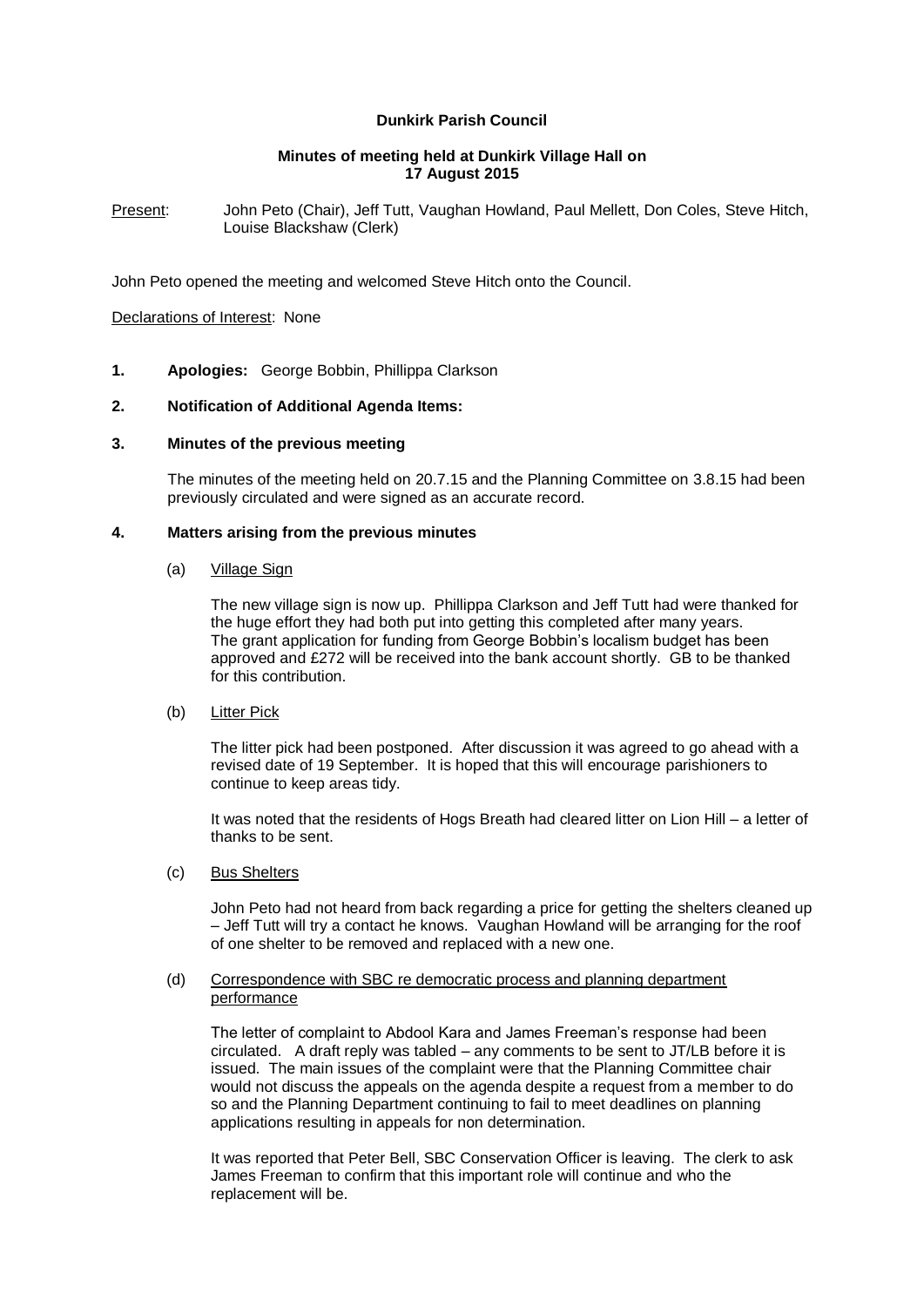## **5. Matters for public concern**

## (a) Highways Issues

## Roads:

Dawes Road – the clerk to obtain an update on progress from KCC Highways

Boughton Hill – still overflows by Stoney Road steps in heavy rain. The clerk to ask KCC Highways to investigate and report back.

Draw Road (Logging Route): A summary of KALC's advice was tabled. As previously thought, for the parish council to adopt the land would be very complicated, lengthy and would require legal assistance. The clerk to ask KCC whether they are able to adopt it as a public right of way.

## Footways and Verges:

Horselees Road to Dunkirk Road South (ZR540). No feedback yet on this path which has been blocked by a fallen tree.

Courtenay Road adjacent The Mast site – this verge is very overgrown and unsightly. KCC have said it is not their responsibility and it is outside the Mast owners boundary. It was agreed to obtain a quote for clearing the area and pursue both KCC and the mast owners to take on responsibility.

## Hedges:

Hedge at Denstead Lane by Worcesters needs cutting back. The clerk to contact the owners.

Hedge at Dawes Road/Staplestreet Road is in need of cutting back. To be checked whether it is in Dunkirk or Hernhill and establish who the owner is.

It was reported that Jenners have cut the hedge at Manor House site adjoining Staplestreet Road.

Parking - Proposed Yellow Lines opposite Woodmans Hall: Nothing to report on this until it is discussed at Boughton Parish Council's meeting in September.

## (b) Enforcement Cases

No update on the outstanding enforcement cases has been received despite several reminders to Jo Millard and Peter Hinckesman. John Peto to follow up with James Freeman.

# (c) Crime Update

Crime Prevention Initiative – UV Pens. The pens have been ordered. Philippa Clarkson will design the card to be inserted in the packs. The packs will then need to be delivered to all households.

The application for grant funding from George Bobbin's annual localism budget has been approved and £250 is expected to be received shortly. GB to be thanked for his contribution.

The monthly crime update from PCSO Joshua Carle was tabled and noted.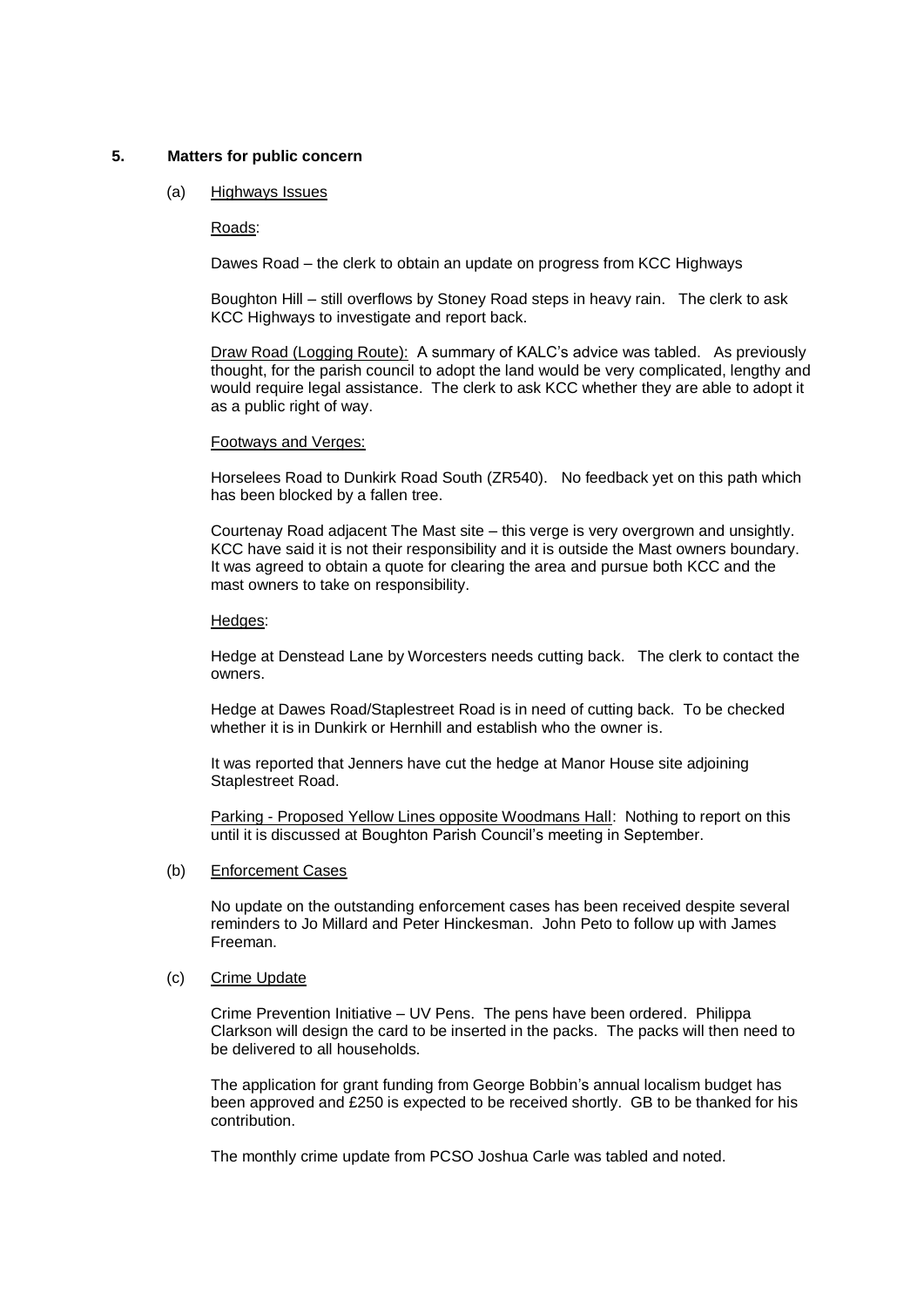# **6. Planning**

#### (a) Receive Decisions

15/505074/NMAMD - Brotherhood Wood Gate Hill - Non Material Amendment - Minor adjustment to site position of communal facility building, small reduction in width of building, plus addition of door to south east elevation (original application: SW/13/0137) – Approved.

15/503828/FULL - 38 Berkeley Close - Erection of single storey front extension and part conversion of integral garage with door to side – Approved.

15/505260/FULL - 46 Woodside - Erection of garden cabin – Approved.

## (b) Consider Applications

14/500285/FULL & 14/500286/LBC - Radio Transmitter Courtenay Road-Installation of 4no. dipole antennas, 1.8m diameter satellite dish and development ancillary thereto including 2no. GPS antennas and cabinet – This is a reconsultation on the previous application with amended drawings. It was agreed to object to the application on the same grounds as previously (the mast is at capacity). There was concern that the applicant are trying to get the application approved without the strengthening works having taken place.

15/503738/FULL - 9 Woodside - Erection of single storey rear extension with the insertion of rooflights and single storey side extension – this application is being considered by the Planning Committee on 3 September. JT to attend.

# **7. Finance**

(a) Finance Report: The report and monthly cash account had previously been circulated and were taken as read.

|                           | Pavee            | Description                     | Amount          | VAT    | Total   |
|---------------------------|------------------|---------------------------------|-----------------|--------|---------|
| Cheque 1149               | <b>HMRC</b>      | <b>PAYE</b> for Clerk           | £174.80         |        | £174.80 |
| Cheque 1150   L Blackshaw |                  | Clerk wages/office<br>allowance | £283.04         | -      | £283.04 |
| Cheque 1151               | Medash Signs Ltd | Village sign                    | £272.00         | £54.40 | £326.40 |
| <b>DDR</b>                | EDF              | <b>Electricity Bill</b>         | <i>*</i> £43.19 |        | *£43.19 |
|                           |                  | <b>TOTAL</b>                    | £773.03         | £54.40 | £827.43 |

(b) Payments: The following payments were proposed, seconded and approved.

\*This is being queried with EDF as the amount showing on their invoice is incorrect.

## **8. Neighbourhood Plan**

JT gave an update on the current position. Policies for the Neighbourhood Plan and background documents are now being drafted. A business monitor survey is being sent out to all local businesses to obtain their views on what could be done to assist their growth and development.

# **9. LDF Panel - Landscape & Characterisation Study**

George Bobbin had sent a copy of the Landscape & Characterisation Study. Publication of this document to support the Local Plan was approved at the LDF on 18 June. The document mainly covers the area south of the A2 to protect it.